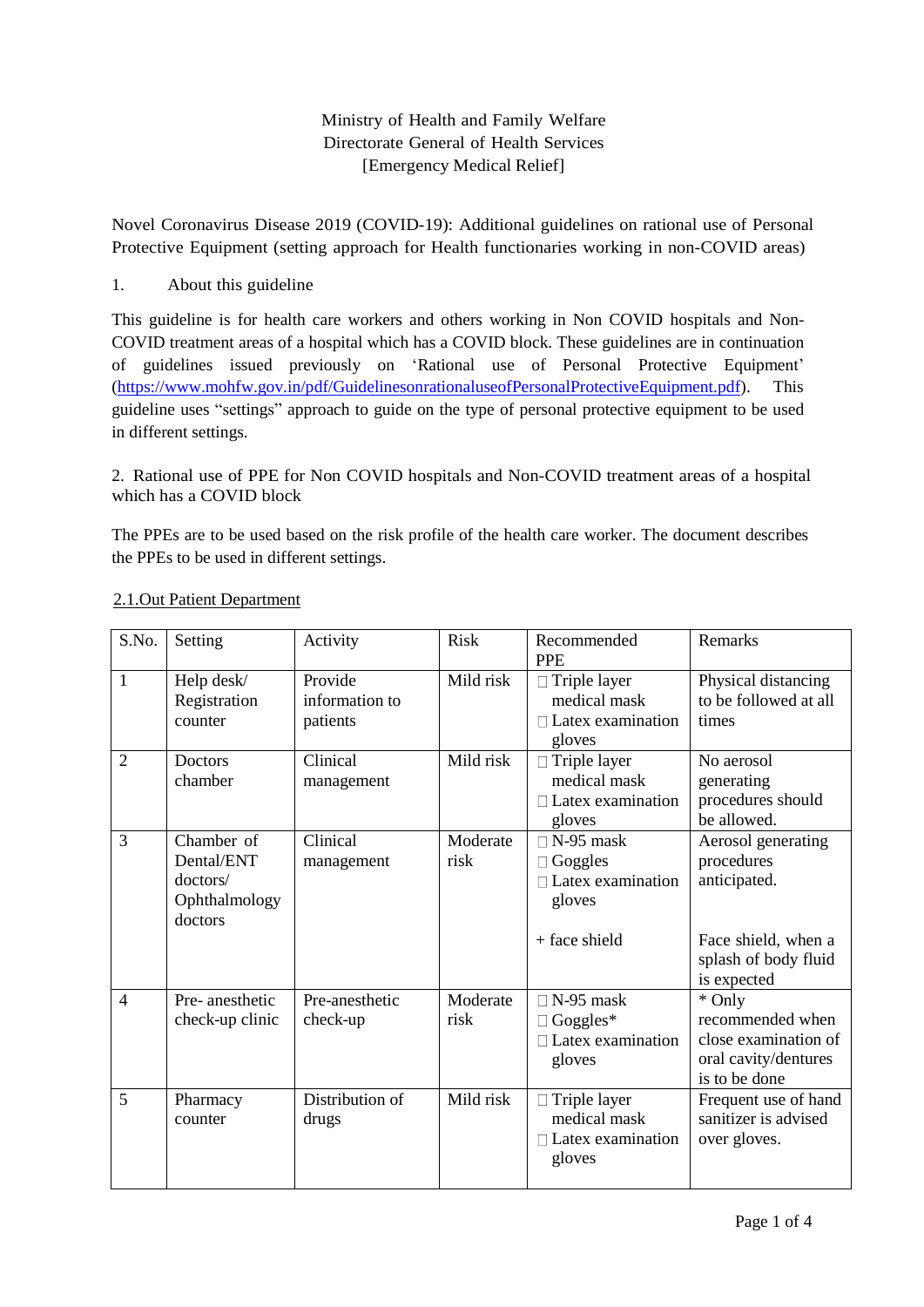| Sanitary staff | Cleaning          | Mild risk | Triple layer      |  |
|----------------|-------------------|-----------|-------------------|--|
|                | frequently        |           | medical mask      |  |
|                | touched surfaces/ |           | Latex examination |  |
|                | Floor             |           | gloves            |  |

#All hospitals should identify a separate triage and holding area for patients with Influenza like illness so that suspect COVID cases are triaged and managed away from the main out-patient department.

#### 2.2.In-patient Department (Non-COVID Hospital &Non-COVID treatment areas of a hospital which has a COVID block)

| S.No.          | Setting                                   | Activity                                                          | <b>Risk</b>             | Recommended<br><b>PPE</b>                                                                                                      | Remarks                                                                                       |
|----------------|-------------------------------------------|-------------------------------------------------------------------|-------------------------|--------------------------------------------------------------------------------------------------------------------------------|-----------------------------------------------------------------------------------------------|
| $\mathbf{1}$   | Ward/individual<br>rooms                  | Clinical<br>management                                            | Mild risk               | $\Box$ Triple layer<br>medical mask<br>$\Box$ Latex examination<br>gloves                                                      | Patients stable. No<br>aerosol generating<br>activity.                                        |
| $\overline{2}$ | ICU/ Critical<br>care                     | Critical care<br>management                                       | Moderate<br>risk        | $\Box$ N-95 mask<br>$\Box$ Goggles<br>$\Box$ Nitrile<br>examination<br>gloves<br>+Face shield                                  | Aerosol<br>generating<br>activities performed.<br>Face shield, when a<br>splash of body fluid |
| 3              | Ward/ICU<br>/critical care                | Dead body<br>packing                                              | Low Risk                | □ Triple Layer<br>medical mask<br>$\Box$ Latex examination<br>gloves                                                           | is expected                                                                                   |
| $\overline{4}$ | Ward/ICU/<br>Critical care<br>(Non-COVID) | Dead body<br>transport to<br>mortuary                             | Low Risk                | $\Box$ Triple Layer<br>medical mask<br>$\Box$ Latex examination<br>gloves                                                      |                                                                                               |
| 5              | Labor room                                | Intra-partum care                                                 | Moderate<br><b>Risk</b> | $\Box$ Triple Layer<br>medical mask<br>□ Face shield<br>$\Box$ Sterile latex<br>gloves<br>$\Box$ Coverall                      | Patient to be masked<br>in the Labor room, if<br>possible.                                    |
|                |                                           |                                                                   |                         | $N-95$ mask*                                                                                                                   | *If the pregnant<br>woman is a resident                                                       |
| 6              | Operation<br>Theater                      | Performing<br>surgery,<br>administering<br>general<br>anaesthesia | Moderate<br>Risk        | $\Box$ Triple Layer<br>medical mask<br>□ Face shield (-<br>wherever feasible)<br>$\Box$ Sterile latex<br>gloves<br>$+ Goggles$ | Already OT staff<br>shall be wearing<br>For personnel<br>involved in aerosol<br>generating    |
|                |                                           |                                                                   |                         |                                                                                                                                | procedures                                                                                    |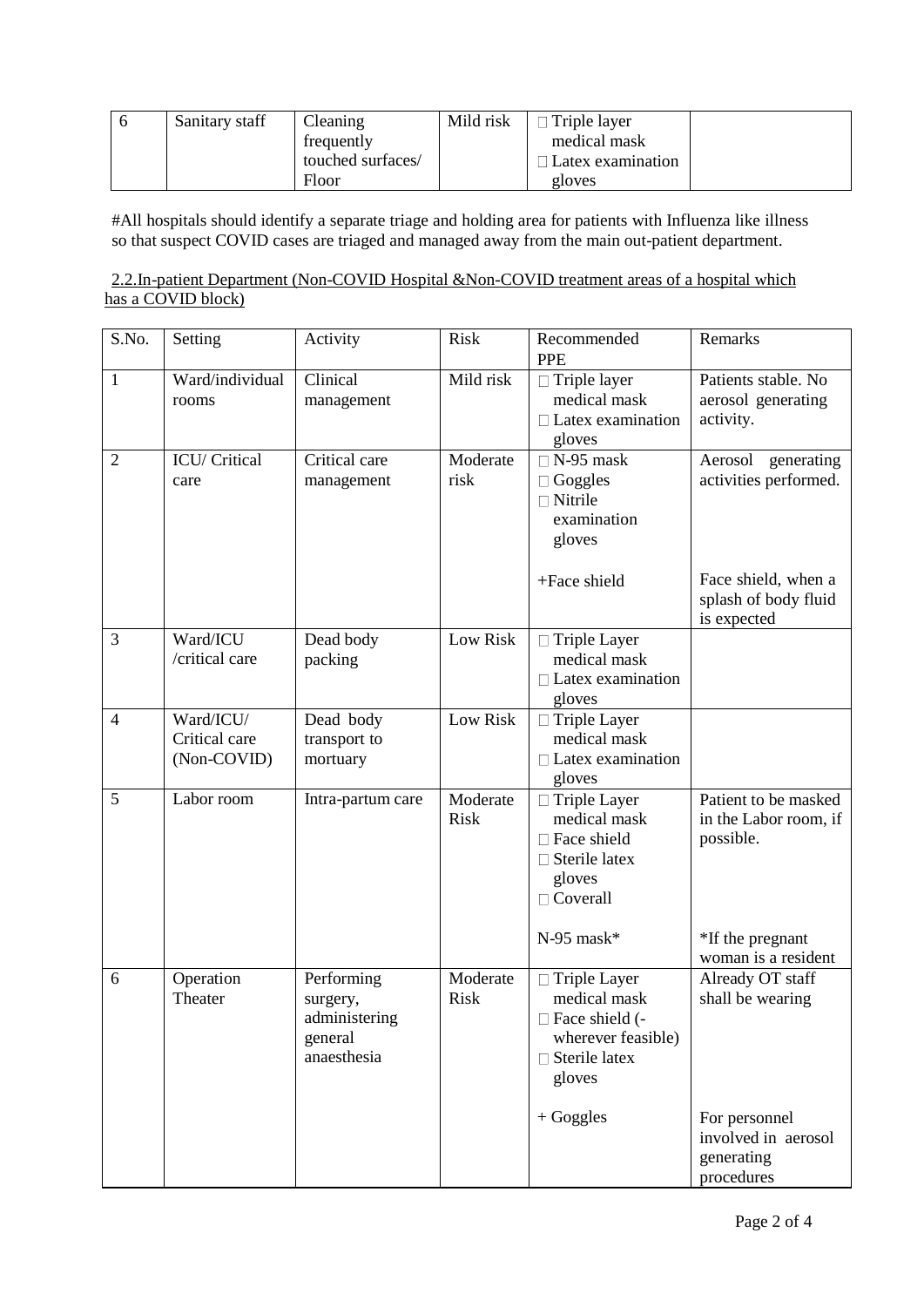|   |            |                                                                        |          | $N-95$ mask*                                                              | *If the person being<br>operated upon is a<br>resident of<br>containment zone |
|---|------------|------------------------------------------------------------------------|----------|---------------------------------------------------------------------------|-------------------------------------------------------------------------------|
| 7 | Sanitation | Cleaning<br>frequently<br>touched surfaces/<br>floor/changing<br>linen | Low Risk | $\Box$ Triple Layer<br>medical mask<br>$\Box$ Latex examination<br>gloves |                                                                               |

# 2.3.Emergency Department (Non-COVID)

| S.No. | Setting   | Activity                                                                                        | Risk      | Recommended<br><b>PPE</b>                                                                                             | Remarks                                               |
|-------|-----------|-------------------------------------------------------------------------------------------------|-----------|-----------------------------------------------------------------------------------------------------------------------|-------------------------------------------------------|
|       | Emergency | Attending<br>emergency cases                                                                    | Mild risk | $\Box$ Triple Layer<br>medical mask<br>$\Box$ Latex examination<br>gloves                                             | No aerosol<br>generating<br>procedures are<br>allowed |
| 2     |           | Attending to<br>severely ill<br>patients while<br>performing<br>aerosol generating<br>procedure | High risk | $\Box$ Full complement<br>of PPE (N-95<br>mask, coverall,<br>goggle, Nitrile<br>examination<br>gloves, shoe<br>cover) |                                                       |

## 2.4.Other Supportive/ Ancillary Services

| S.No.          | Setting                                     | Activity                                                                                              | Risk             | Recommended<br><b>PPE</b>                                                    | Remarks |
|----------------|---------------------------------------------|-------------------------------------------------------------------------------------------------------|------------------|------------------------------------------------------------------------------|---------|
| 1.             | Routine<br>Laboratory                       | Sample collection<br>and transportation<br>and testing of<br>routine (non-<br>respiratory)<br>samples | Mild risk        | $\Box$ Triple layer<br>medical mask<br>$\Box$ Latex<br>examination<br>gloves |         |
|                |                                             | Respiratory<br>samples                                                                                | Moderate<br>risk | $\Box$ N-95 mask<br>$\Box$ Latex<br>examination<br>gloves                    |         |
| $\overline{2}$ | Radio-<br>diagnosis,<br>Blood bank,<br>etc. | Imaging services,<br>blood bank services<br>etc.                                                      | Mild risk        | $\Box$ Triple layer<br>medical mask<br>$\Box$ Latex<br>examination<br>gloves |         |
| $\overline{3}$ | CSSD/Laundry                                | Handling linen                                                                                        | Mild risk        | $\Box$ Triple layer<br>medical mask<br>$\Box$ Latex<br>examination           |         |